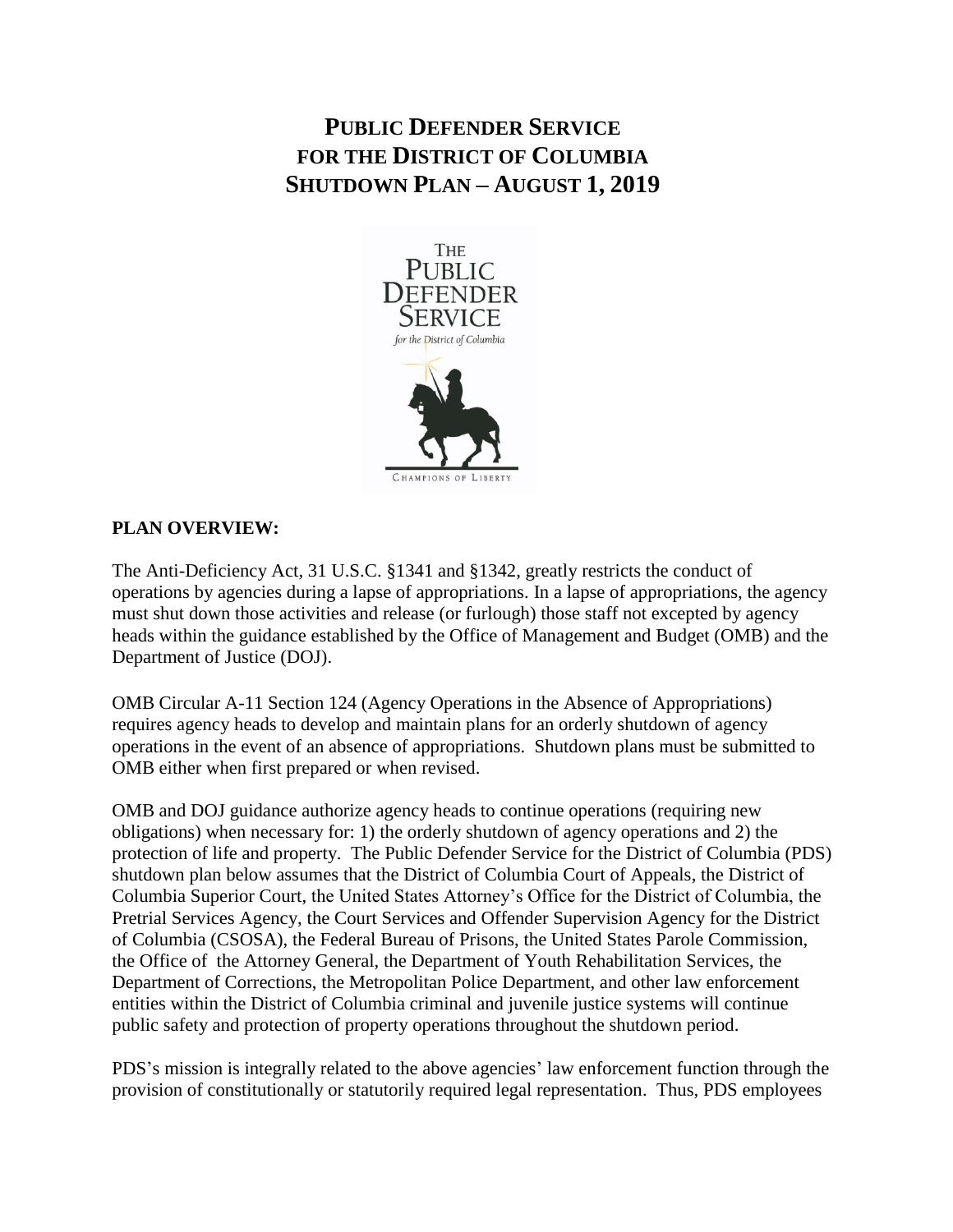engaging in direct client representation and case-related/administrative support (181 employees) are necessarily encompassed by the designated exception for law enforcement.<sup>1</sup>

Below, PDS details the functioning of the various law enforcement/justice agencies and PDS's plan in response to provide the representation required for these law enforcement/justice activities to continue.

## **SHUTDOWN PLAN:**

## **A. Shutdown Plan Points of Contact**

Avis E. Buchanan, Director [ABuchanan@pdsdc.org](mailto:ABuchanan@pdsdc.org) (202) 824-2370 (work) (202) 345-3150 (cell)

Rudy Acree, Jr., Deputy Director [RAcree@pdsdc.org](mailto:RAcree@pdsdc.org) (202) 824-2380 (work) (202) 744-9829 (cell)

## **B. Shutdown Time Period**

PDS requires approximately one-half of the business day following the date of the appropriation lapse to complete the initial shutdown of operations. PDS legal representation functions will continue throughout the lapse period. For purposes of this shutdown plan, legal representation functions are only those deemed necessary to complement ongoing law enforcement activities and for protection of life and property.

## **C. Shutdown Activities**

 $\overline{a}$ 

<sup>&</sup>lt;sup>1</sup> The determination that case-related services must continue notwithstanding a lack of appropriated funds is also supported by Decisions of the Comptroller General, B-283599, September 15, 1999, and B-284566, April 3, 2000, recognizing that mandatory responsibilities, such as those for representation in criminal cases, must continue to be incurred. Further support can be found in the U.S. Department of Justice, Office of Legal Counsel, Government Operations in the Event of a Lapse in Appropriations, memorandum from Walter Dellinger, Assistant Attorney General, for Alice Rivlin, Director, Office of Management and Budget, August 16, 1995. "… [T]he Antideficiency Act contemplates that a limited number of government functions funded through annual appropriations must otherwise continue despite a lapse in their appropriations because the lawful continuation of other activities necessarily implies that these functions will continue as well." Continuing law enforcement activities necessarily implies that PDS must continue providing the responsibilities assigned to PDS by the Constitution, PDS's authorizing statute, and the District of Columbia Rules of Professional Conduct.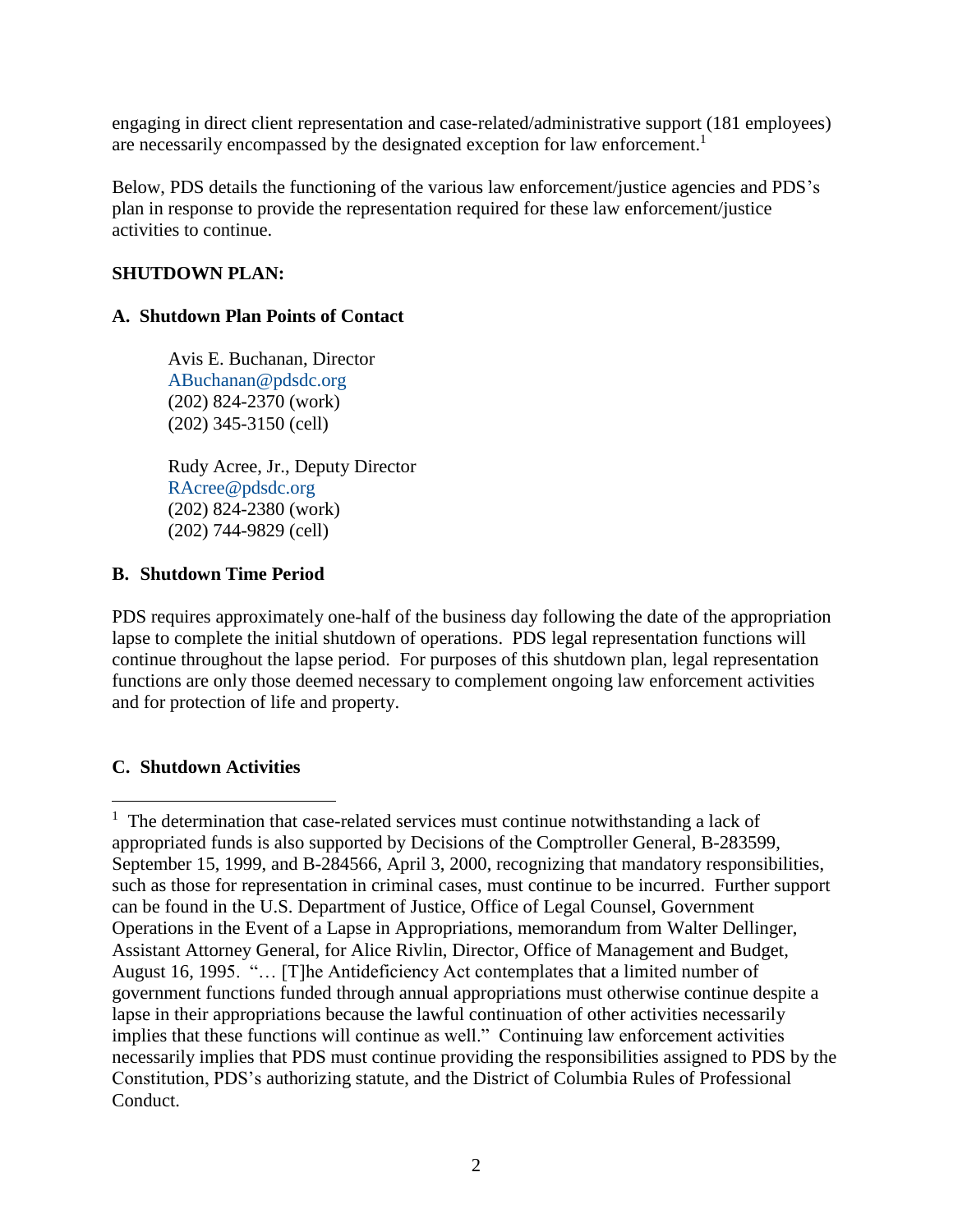OMB Circular A-11 requires that agency shutdown plans identify those "activities that are essential to operate their agencies during an appropriations hiatus." The underlying assumption is that only those law enforcement (and health care) activities deemed necessary for protection of life and property or required for orderly shutdown are to be excepted.

1. Continuation of Law Enforcement in Court Matters: The District of Columbia Courts' Shutdown Plan for 2013,<sup>2</sup> stated that the courts would continue those "functions necessary and essential to the continued resolution of cases without interruption," and, thus, "all essential case supporting services… will be continued." District of Columbia Courts' Shutdown Plan at 1, October 2013. The plan stated that this continuation of operations was required both because the Constitution guarantees certain protections<sup>3</sup> and because "the suspension of criminal, juvenile and neglect operations of the Court would imminently threaten the safety of human life, and the suspension of all civil proceedings would pose an imminent threat to the protection of property under the 'emergency' exception." *Id*. at 2, October 2013.

Both prosecuting authorities in the District of Columbia, the United States Attorney's Office for the District of Columbia and the Office of the Attorney General for the District of Columbia, historically proceed with criminal prosecutions, delinquency prosecutions, and involuntary civil commitments even in the event of a federal government shutdown. The courts cannot process criminal cases, and prosecuting authorities cannot perform the part of their law enforcement function that occurs in the courts, without court-appointed counsel for criminal defendants and juvenile respondents.

PDS's Plan: PDS therefore will retain all employees who provide legal representation services for matters before the Court of Appeals and in the Superior Court.

PDS provides direct representation in these cases through the Trial Division (37 of 38 employees), Appellate Division (15 of 15 employees), Mental Health Division (14 of 14 employees), Civil Legal Services (8 of 8 employees), Investigations Division (32 of 32 employees), the Special Litigation Division (10 of 10 employees), the Defender Services Office (10 of 10 employees), and the Office of Rehabilitation and Development (11 of 11 employees). 4

 $\overline{a}$ 

<sup>4</sup> PDS Trial Division attorneys provide representation in more than 60 per cent of the most serious felony cases (e.g., homicide, rape, armed carjacking) in the Superior Court. The Investigations Division supports the work of these lawyers. Without investigation, the representation provided by these lawyers would be constitutionally insufficient. *See Kimmelman* 

<sup>&</sup>lt;sup>2</sup> PDS does not have access to the courts' current shutdown plan.

<sup>&</sup>lt;sup>3</sup> For example, pursuant Supreme Court decisions interpreting the requirements of the Constitution, the District makes detention/release decisions for individuals within two days of their arrest. *Gerstein v. Pugh,* 420 U.S. 103, 125 (1975) (states "must provide a fair and reliable determination of probable cause as a condition for any significant pretrial restraint of liberty, and this determination must be made by a judicial officer either before or promptly after arrest"); *County of Riverside v. McLaughlin*, 500 U.S. 44, 56 (1991) ("…we believe that a jurisdiction that provides judicial determinations of probable cause within 48 hours of arrest will, as a general matter, comply with the promptness requirement of *Gerstein*").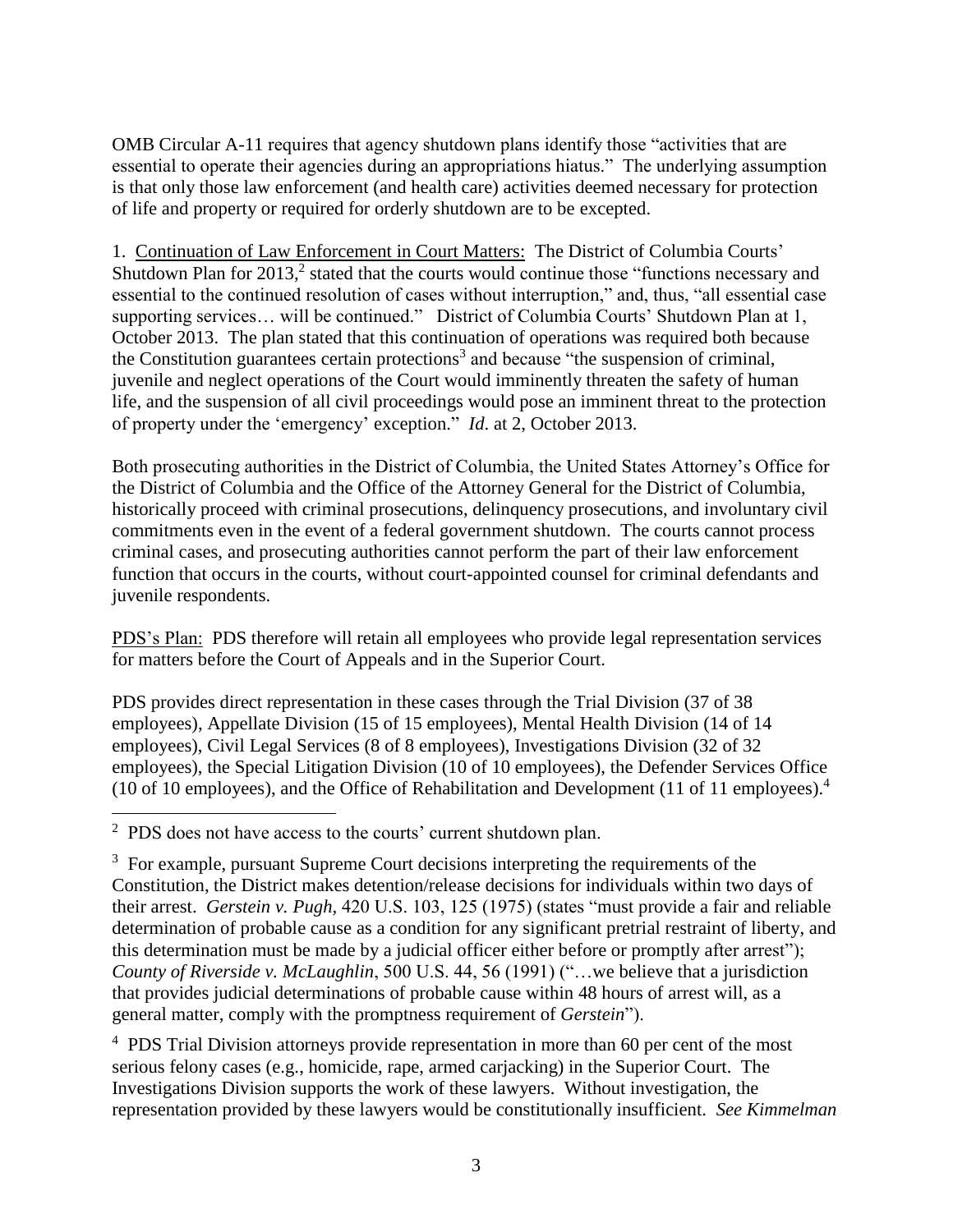Five members of the Executive office represent clients and supervise Trial Division attorneys or support case matters (7 of 14 employees). In addition, four members of the administrative staff support case matters (4 of 8 employees).

2. Continuation of Post-conviction Law Enforcement: PDS understands that the Court Services and Offender Supervision Agency for the District of Columbia (CSOSA) and the U.S. Parole Commission intend to continue essential law enforcement operations. Thus, CSOSA will continue to execute parole violator warrants, and the U.S. Parole Commission will continue to hold the required probable cause hearings and revocation hearings within the statutorily required time fames.

PDS's Plan: PDS's Parole Division (11 of 11 employees) provides representation in 95 percent of these cases, and the staff in that Division would be retained.

3. Continued Operation of Federal and District of Columbia Secure Facilities: There is no plan for an alteration of conditions of confinement for committed youth or individuals incarcerated in Federal Bureau of Prisons, D.C. Department of Corrections, and D.C. Department of Youth Rehabilitation Services facilities during a federal government shutdown

PDS's Plan: Those PDS lawyers within the Community Defender Division representing clients in administrative institutional hearings must provide representation in those matters and would be retained (11 of 11 employees).

PDS's Plan: PDS will identify those pressing systemic matters and staff them accordingly. Of the 195 employees, 181 are excepted and 14 are non-excepted (furloughed). Fifteen (15) of the 181 employees are being retained to provide essential administrative support.<sup>5</sup>

 $\overline{a}$ *v. Morrison*, 477 U.S. 365 (1986) (failure to investigate and present Fourth Amendment claim was constitutionally ineffective assistance of counsel). The Office of Rehabilitation and Development provides mitigation services to the Trial Division lawyers and clients. Without mitigation investigation, the representation provided by the trial lawyers would be constitutionally insufficient. *See Wiggins v. Smith,* 539 U.S. 510 (2003) (decision of counsel not to expand their investigation of petitioner's life history for mitigating evidence beyond presentence investigation report and department of social services records fell short of prevailing professional standards). The Mental Health Division provides representation in more than 50 percent of indigent individuals facing involuntary civil commitment. The Civil Legal Services Division provides special education representation for children facing delinquency charges and represents individuals facing various civil actions as the collateral consequences of criminal charges, including matters in the Family Division of the Superior. The Defender Services Office supports the court appointment system by determining the eligibility for court-appointed counsel of every child and adult arrested in the District of Columbia and coordinating the availability of non-PDS attorneys and PDS attorneys for appointment to new cases on a daily basis.

<sup>&</sup>lt;sup>5</sup> These employees are two human resources specialists, six administrative employees, one procurement officer, and ten IT employees.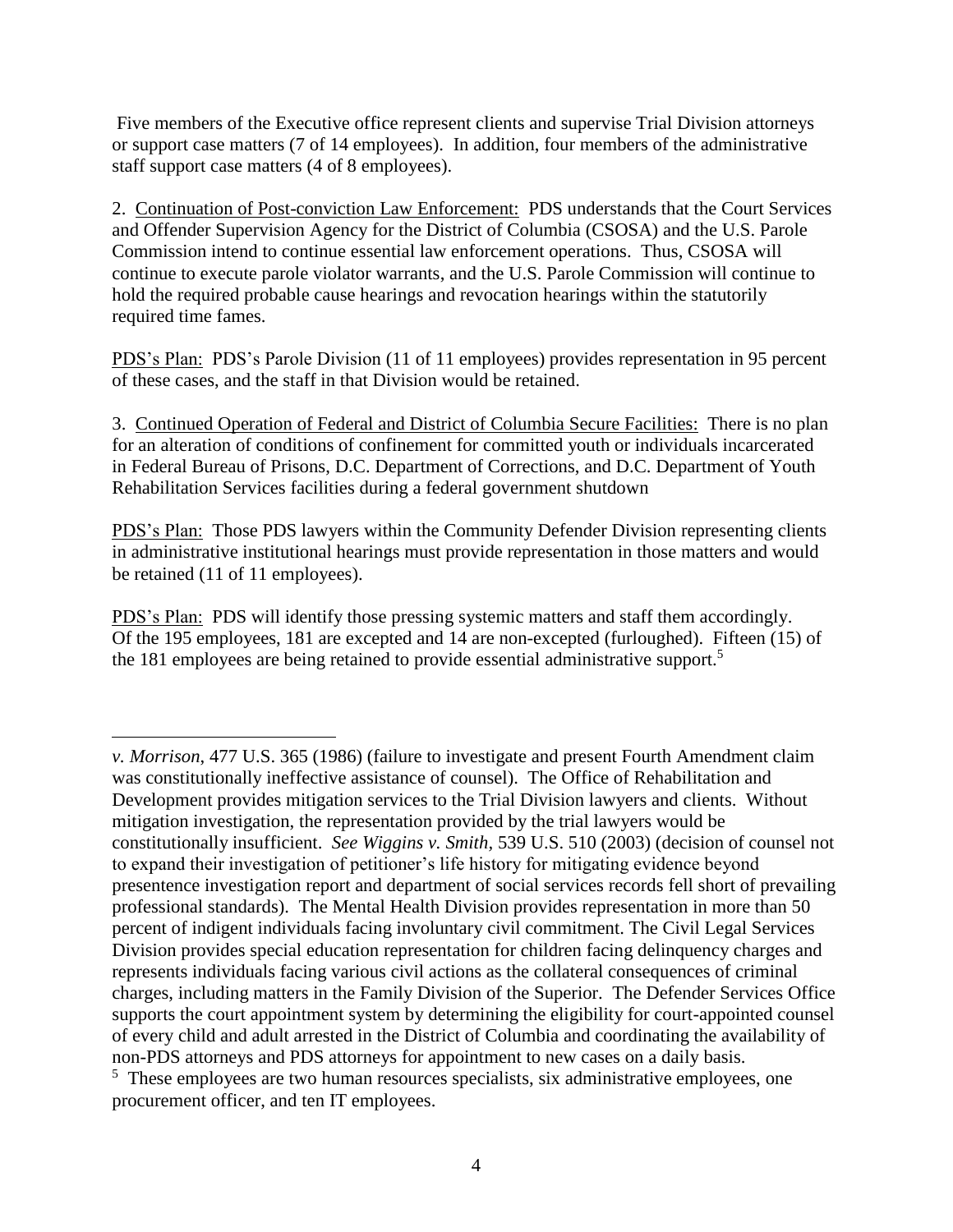Staff to be Released: PDS plans to release employees, including attorneys, involved in long term administrative and legal projects (e.g., legislative analysis, planning, and systemic litigation) (14 employees) during a lapse in funding provided there are no contractual or court deadlines within three weeks of the start of the shutdown.

## **D. Preliminary PDS Notification to Employees**

The PDS Director will issue a preliminary notification to all PDS staff and applicable contractors of a possible shutdown due to a lapse of appropriations. The timing of this advance notification will be based on OMB guidance and/or the imminent nature of the situation. Staff will be notified as follows:

- PDS may be shut down on an approximate date due to a lapse of appropriations.
- Once appropriations have lapsed, some normal PDS operations will cease, and a shutdown process will take place on the first regular business day after the appropriation lapse. All PDS staff, regardless of leave, travel, AWS, or telecommuting status, must report to work on this date either in person or through electronic means unless they are unable to do so (e.g., because they are out of the country, etc.).
- Supervisors must immediately contact staff currently on leave or travel to notify them of the possible shutdown.
- Certain staff will be retained through all or part of the shutdown period. Retained staff are necessary to continue PDS's direct legal representation functions and protect life and property. Certain staff will be released through all or part of the shutdown period. PDS will inform staff members of their retention/release status. All staff will be formally notified of their retention/release status during the shutdown process.
- All PDS policies remain in effect for both released and retained staff.
- PDS rules and approval processes surrounding outside employment apply to all staff during the lapse of appropriation.
- In the event the appropriation lapse takes place just before or during non-regular business days, all retained staff must continue to perform scheduled work during the non-regular business days leading up to the next regular business day (shutdown day).
- Staff must postpone or cancel all planned PDS training and non-case-related travel scheduled to take place within the shutdown period.
- All planned/approved paid leave (e.g., annual, sick) during the shutdown period is cancelled. All paid leave during a lapse of appropriations is cancelled, and all employees will either be in retained work status or released. All AWS schedules for retained employees will be suspended during the shutdown period.
- Information concerning employee pay, benefits, and leave throughout the shutdown period will be issued by PDS based on OPM guidance.
- Released staff may not perform voluntary work for PDS during the shutdown period. Released staff should not use PDS cell phones or access PDS systems for work purposes.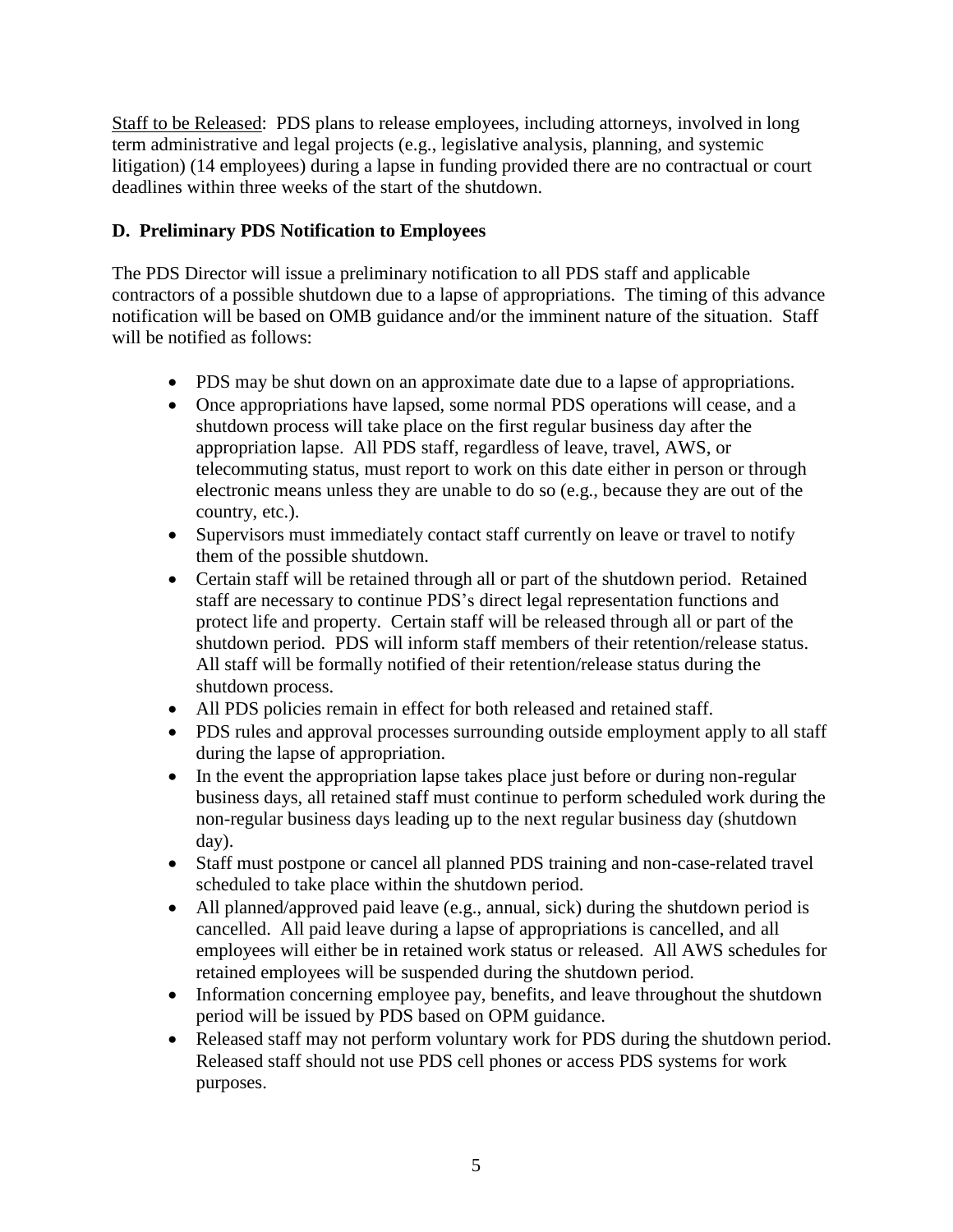- Contracting officer technical representatives (COTRs) and contracting officers (COs) must ensure that all contractors receive preliminary notification that they must contact their COTRs and COs to determine the contractors' work status during a shutdown.
- Staff must stay apprised of PDS's shutdown status and when those who have been released must return to work. This notification may be done by their supervisors, the PDS Internet, or PDS voice mail or through the media.
- Released employees will be advised to use voice mail and out-of-office email functions to redirect calls and messages as appropriate.

## **E. Shutdown Day**

All PDS staff who are able must report either in person or through electronic means to work on the first regular business day after appropriation lapse.

Supervisors will provide release notices to appropriate staff. Released staff will be asked to complete necessary functions, secure their belongings/office, and return home. In cases where released employees do not report to the office, supervisors must make every effort to contact them and inform them of their release status. All released staff will be expected and report their time accordingly.

Retained staff must continue to perform their excepted business functions and report their time accordingly.

## **F. Contractors**

In accordance with Federal Acquisition Regulation (FAR) § 42.1303, stop-work orders will be issued by PDS's Budget and Finance Division (B&F) to all affected contractors on the first business day following an appropriation lapse. B&F will coordinate with program managers to compile a complete list of all current contractors, determine those contractors with funding and purpose necessary to continue work in an appropriation lapse, and determine those contractors to whom stop-work orders will be issued.

Contractors funded by prior-year appropriations, non-appropriated funds, or current fiscal year (i.e., FY 2020) appropriated funds properly obligated prior to an appropriation lapse may continue to perform services according to the terms (purpose, funding, period of performance) of the contract. However, in cases where a COTR of such a contractor is released, COTR responsibilities must be formally transferred to a qualified, retained employee or a stop-work order must be issued to the contractor. In addition, it may be determined that the contractor's function is not necessary or cannot be performed effectively during the shutdown; in that instance, a stop-work order will be issued.

Contractors funded by prior-year appropriations, non-appropriated funds, or current fiscal year (i.e., FY 2020) appropriated funds properly obligated prior to the appropriation lapse and who do not receive stop-work orders may work under the terms of the contract. However, payments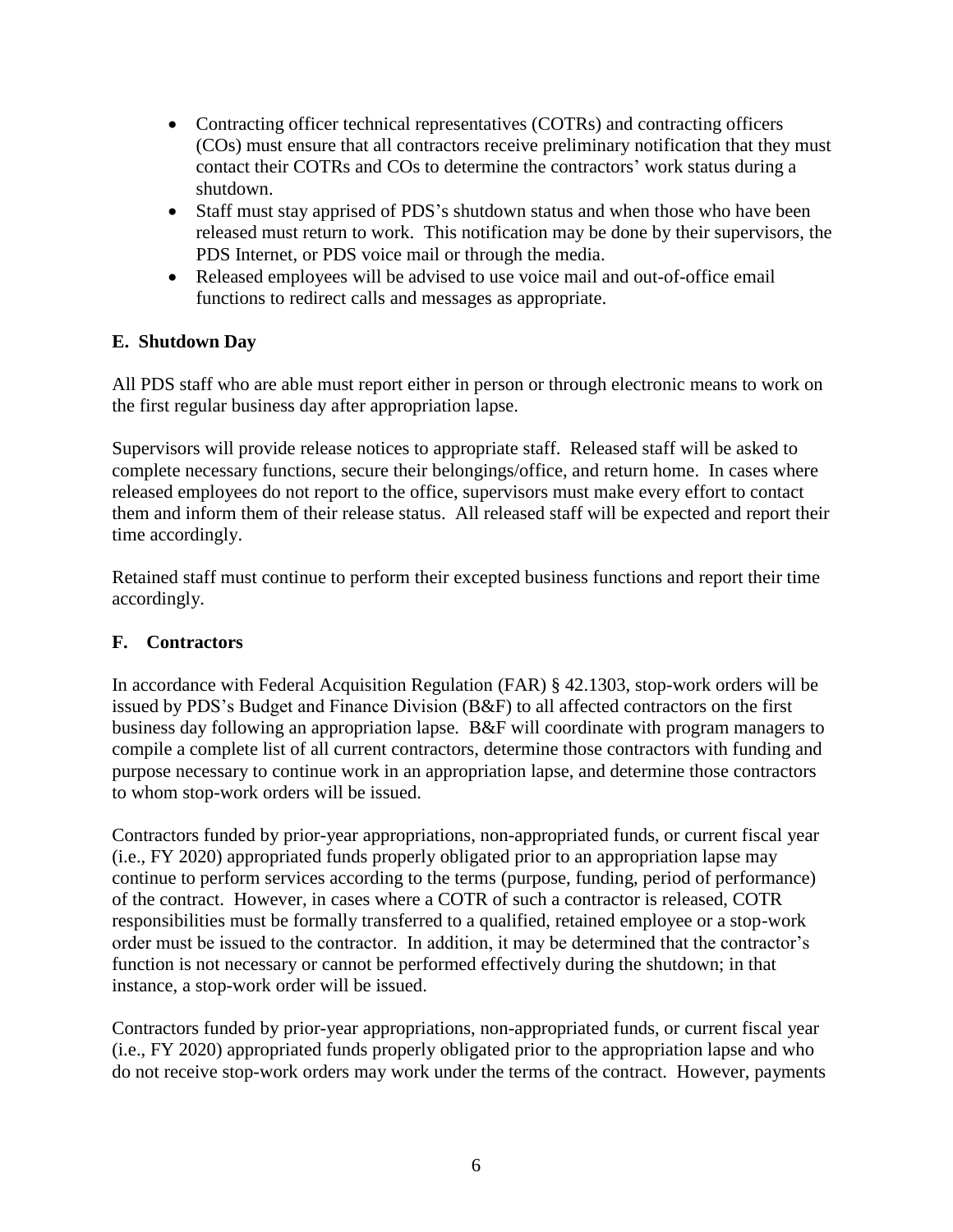will not be issued to the contractor for these goods or services until an appropriation is passed by Congress.

PDS will retain four contractors – two who supply necessary administrative support to Community Defender Division and Administrative Services Division, one who will provide forensic services in Trial Division and one who will provide necessary support to PDS's IT infrastructure.

Contractors who are to receive properly obligated current fiscal year (i.e., FY 2020) appropriated funds and who are to perform case-related functions may work pursuant to the terms of the contract. Payments will not be issued to the contractor for these goods or services, however, until an appropriation is passed by Congress and signed into law. Contractors who are to receive properly obligated current fiscal year (i.e., FY 2020) appropriated funds but whose work is not case-related or otherwise required for the protection of life and property will be issued stop-work orders.

## **G. FY 2020 Obligations and Payments After Appropriation Lapse**

During an absence of appropriations, agency heads must limit new obligations to "excepted services or goods." Excepted services or goods are those needed for 1) conducting orderly shutdown of agency operations and 2) the protection of life and property.

PDS may incur necessary new FY 2020 obligations for these two purposes; PDS cannot pay (disburse funds) for these new obligations until an appropriation is passed. Retained employees and vendors who are directed to perform new tasks in the absence of appropriations will be assured that the United States will not contest its legal obligation to make payment for such services and that they will be paid when an appropriation is passed by Congress.

## Contractors:

 $\overline{a}$ 

PDS may incur new obligations for expert or other services directly related to on-going cases, and then, only when delay in procuring the expert or other service would adversely impact a client. <sup>6</sup> PDS may not issue payments for any obligations incurred post-appropriation lapse until after an appropriation is passed by Congress.

## Personnel/Employee Salaries and Benefits:

PDS may retain employees during an appropriation lapse.

If authorized, PDS may issue payments to employees during the shutdown period for work performed prior to appropriation lapse.

<sup>&</sup>lt;sup>6</sup> No purchases of goods or services will be permitted other than those required to further case resolution activity (e.g., expert witnesses, transcription services, video enhancements).